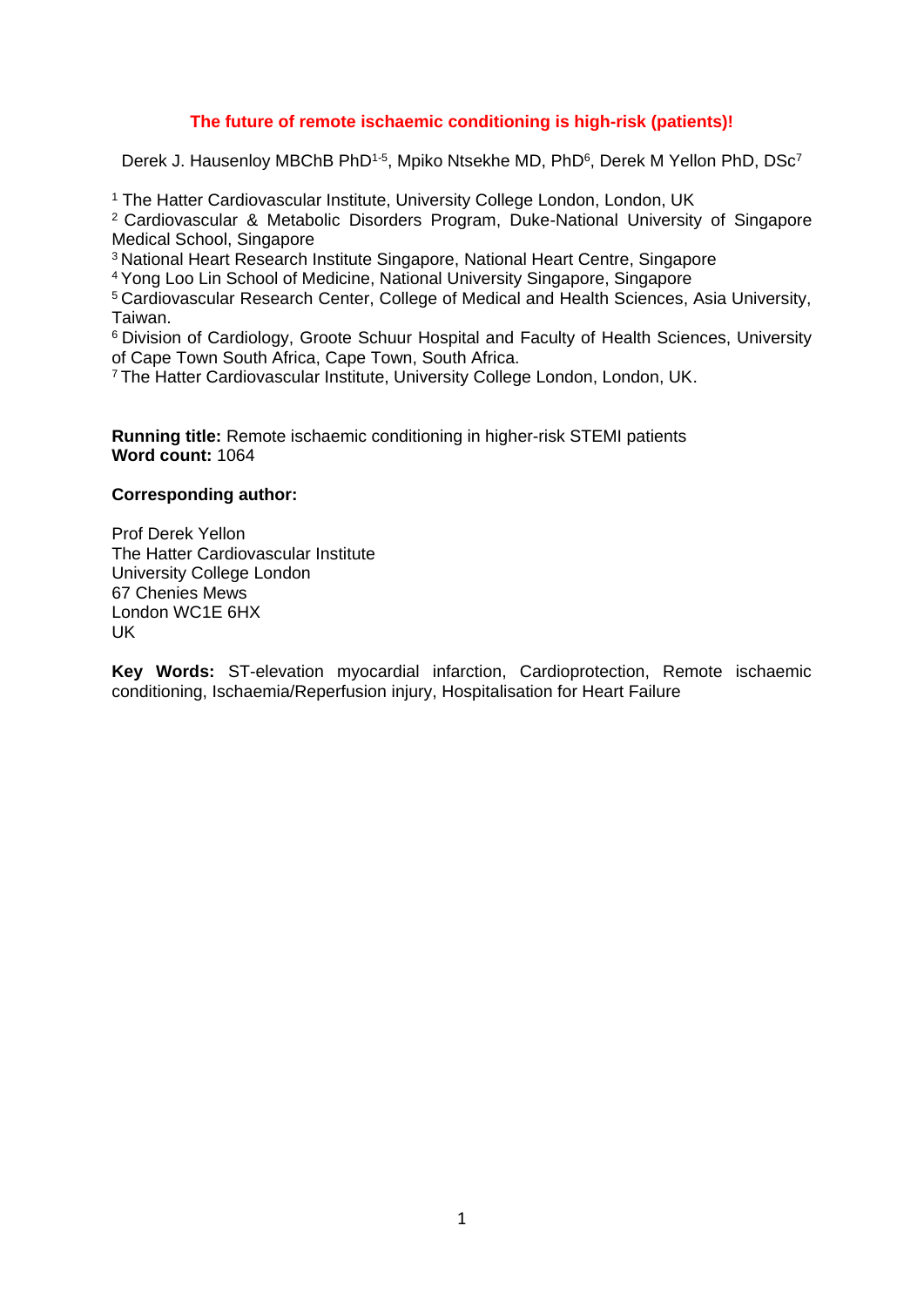For patients presenting with an acute ST-segment elevation myocardial infarction (STEMI), the treatment priority for limiting myocardial infarct (MI) size and preventing the onset of heart failure (HF), is timely myocardial reperfusion by primary percutaneous coronary intervention (PPCI). Despite a decline in mortality, the number of STEMI patients going onto develop postinfarct HF is on the rise. As such, there remains an urgent need to discover novel therapeutic interventions, which can be applied as an adjunct to PPCI to reduce MI size, and prevent postinfarct adverse left ventricular (LV) remodelling.

In this regard, remote ischaemic conditioning (RIC), an endogenous cardioprotective phenomenon in which brief cycles of ischaemia and reperfusion applied to an organ or tissue (including the arm or leg) remote from the heart, has been shown to reduce MI size in animal models of acute myocardial ischaemia/reperfusion injury (IRI).[17;26;28;29] The ability to deliver the cardioprotective RIC stimulus by simply inflating and deflating a pneumatic cuff placed on the upper arm or thigh, to induce three to four cycles of brief ischaemia and reperfusion (each of 5 min duration), has facilitated the testing of limb RIC in the clinical setting, making it an attractive low-cost and non-invasive treatment strategy for potentially improving clinical outcomes in STEMI patients.[4] Several small clinical studies,[3;6;33] but not all,[32] have reported that limb RIC, comprising three to four-5 min cycles of limb ischaemia and reperfusion, applied prior to, or immediately after PPCI, improved myocardial salvage and/or reduced MI size in STEMI patients (quantified by cardiac biomarkers, myocardial SPECT or cardiac MRI). Furthermore, one follow-up study,[30] and a single prospective study[10] have suggested that RIC may also improve clinical outcomes in STEMI. Despite these promising studies, the large multi-national, multi-centre, phase 3 randomised controlled CONDI-2/ERIC-PPCI trial, failed to demonstrate any beneficial effects of limb RIC on clinical outcomes (rates of cardiac death and HF hospitalisation at 12 months: 8.6% in control vs 9.4% with RIC) in STEMI patients treated by PPCI.[14] This failure to observe a benefical effect of limb RIC on clinical outcomes in STEMI patients, highlights the challenges and obstacles facing the translation of cardioprotective interventions for patient benefit.[12;15] The specific reasons for the failure to translate limb RIC into the clinical setting for patient benefit are not clear, although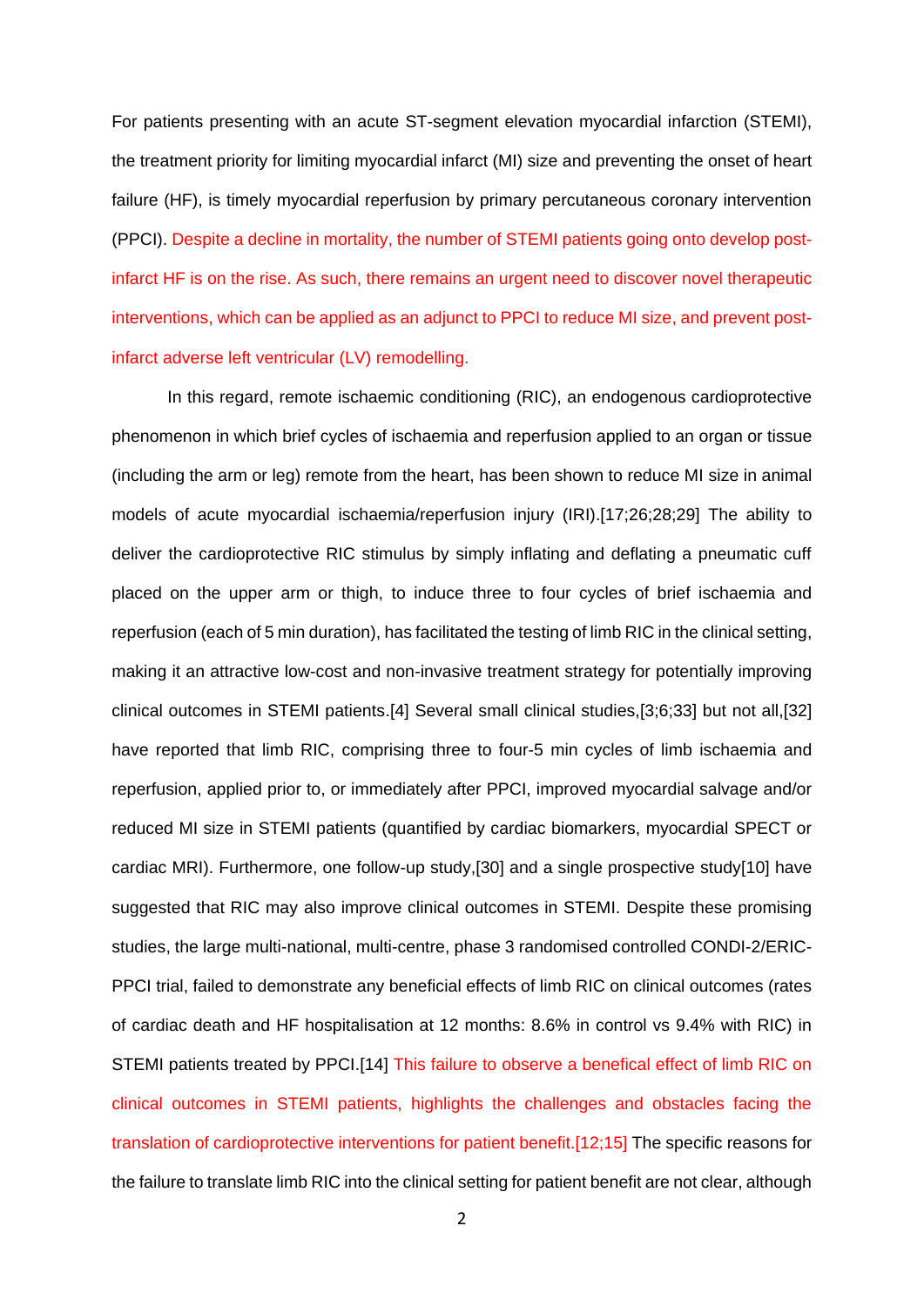several potential explanations have been discussed in recent commentaries.[5;13;15;16;18;19]

Potential reasons include: (1) the use of animal models of acute myocardial ischaemia/reperfusion injury which do not adequately represent the typical STEMI patient[2;22]; (2) the limb RIC protocol itself, which has not been optimised for maximal cardioprotection, in terms of the duration of the limb ischemia and reperfusion cycles, whether limb tissue mass makes a difference (i.e. RIC of arm versus leg), and the number of cycles. One experimental study in mice[20] has shown that two and five min (but not 10 min) of hindlimb ischemia induced cardioprotection, four and six limb RIC cycles were equally efficacious with no additional benefit with eight cycles, and one and two hindlimb RIC were equally cardioprotective. However, in another study in rats, two hindlimb RIC was shown to be more cardioprotective than single hindlimb RIC, suggesting that limb tissue mass may be important.[23] In this regard, the only clinical study to show a beneficial effect of limb RIC on clinical outcomes used limb RIC of the leg.[10] Further clinical studies are needed to determine the optimum limb RIC protocol for cardioprotection; (3) the presence of co-morbidities (such as diabetes, age, hyperlipidaemia), which may confound cardioprotection, although the evidence for this has been mainly observed in animal studies,[9] rather than clinical cardioprotection studies.[21] Furthermore, pre-specified subgroup analyses of the CONDI-2/ERIC-PPCI trial did not show any benefit with limb RIC in younger or non-diabetic patients;[14] and (4) the use of limb RIC alone as a cardioprotective intervention, an approach which may be less effective at targeting acute myocardial IRI, than a multi-intervention and multi-targeted approach such as combining limb RIC with ischaemic postconditioning.[7;8]

Another major reason for the failure of limb RIC to improve clinical outcomes in STEMI patients optimally treated by PPCI may be the *low-risk* population that was recruited in the CONDI-2/ERIC-PPCI trial as evidenced by the following:[11;18] (1) The low cardiac mortality rate of 2.7% at 12 months; (2) 96% of patients presented without symptoms or signs of heart failure (Killip Class I); (3) The median acute MI size assessed by cardiac MRI in the first week following PPCI in a 176 patient substudy of the CONDI-2/ERIC-PPCI trial, was relatively small,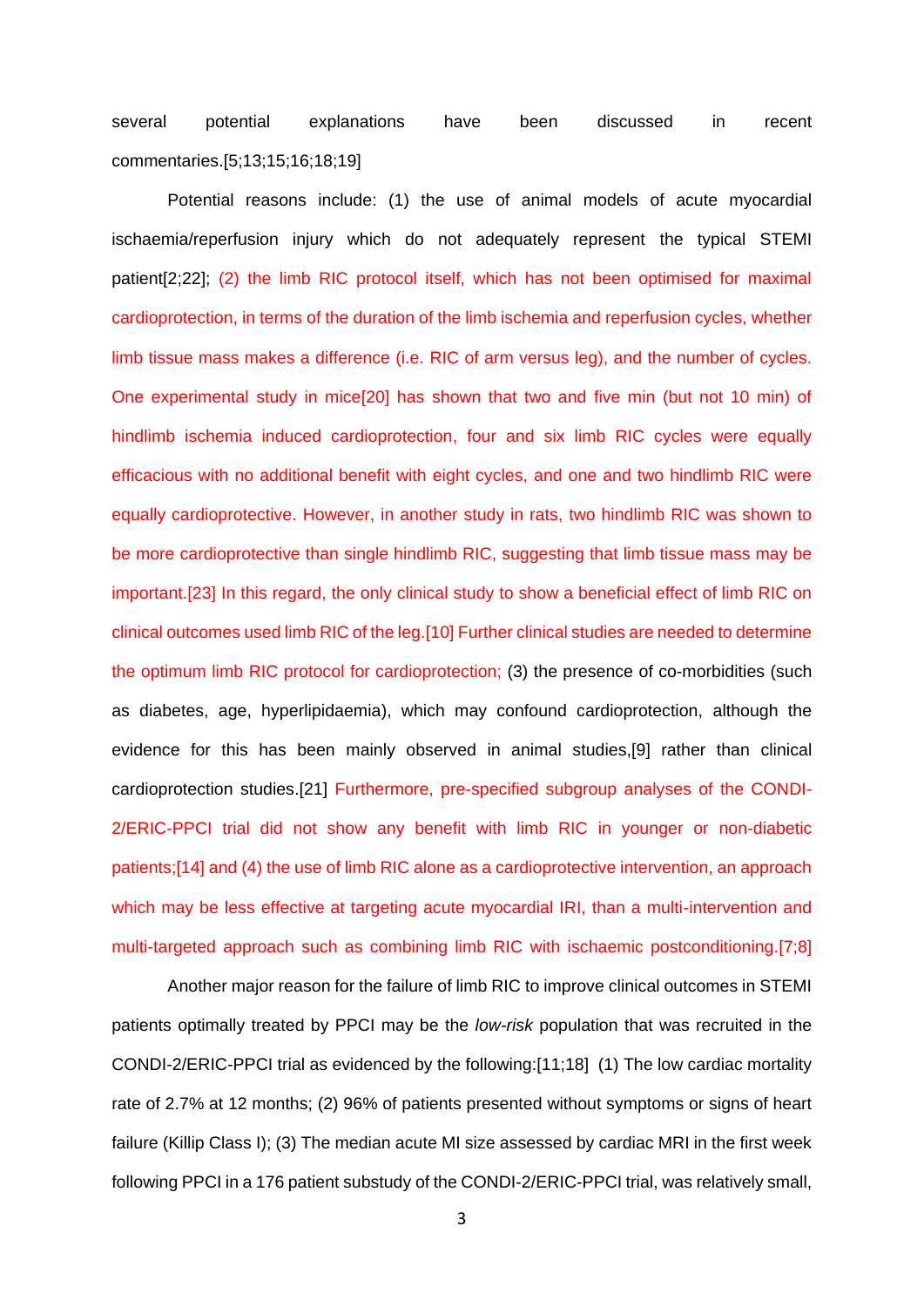with a median MI size of 17% of left ventricular mass; (4) The total acute myocardial ischaemia time was short with a median symptom onset to PPCI time of only 3 hours; and finally (5) The prevalence of cardiovascular risk factors was relatively low with 40% of patients having a history of hypertension, and 10% having medically treated diabetes.

As such, we believe there remains the potential for limb RIC to improve clinical outcomes in *higher*-*risk* STEMI patients in low- and middle-income developing countries in sub-Saharan Africa, where PPCI is not widely available and STEMI patients are still treated by thrombolysis. As thrombolytic therapy is less effective than PPCI at restoring blood flow in the infarct-related coronary artery, STEMI patients treated by thrombolysis experience larger myocardial infarcts, are more likely to develop heart failure, and are at increased risk of death. The prevalence of ischaemic heart disease and related mortality rates are predicted to rise by 70% in African men and 74% in women by 2030.[25] Therefore, given the rising burden of acute coronary syndromes in sub-Saharan Africa,[24] there is an urgent need for an easily applied, low-cost treatment strategy that has the ability to reduce MI size and prevent HF in *higher-risk* STEMI patients in the region. As such, we believe there remains the potential for limb RIC to improve clinical outcomes in *higher*-*risk* STEMI patients in low- and middle-income developing countries in sub-Saharan Africa.

There are a number of potential reasons why STEMI patients from these countries may be at increased risk of experiencing worse clinical outcomes when compared to *low-risk* patients in Europe or the United States of America and these include: (1) Inadequate access to hospital facilities, especially in rural areas, resulting in prolonged transfer times to facilities where thrombolytic treatment can be delivered, thereby increasing the total acute myocardial ischaemia time.[1] In this regard, it has been shown that the cardioprotective effect of limb RIC in STEMI may increase with the duration of ischaemia;[27] (2) The increased prevalence of cardiovascular risk factors[1] such as hypertension (present in upto 60% of patients) and diabetes (present in upto 40% of patients), which in many people remains undiagnosed and untreated; (3) Streptokinase thrombolysis is still widely used across the continent to treat STEMI, even though it is less effective at restoring coronary blood flow, than tissue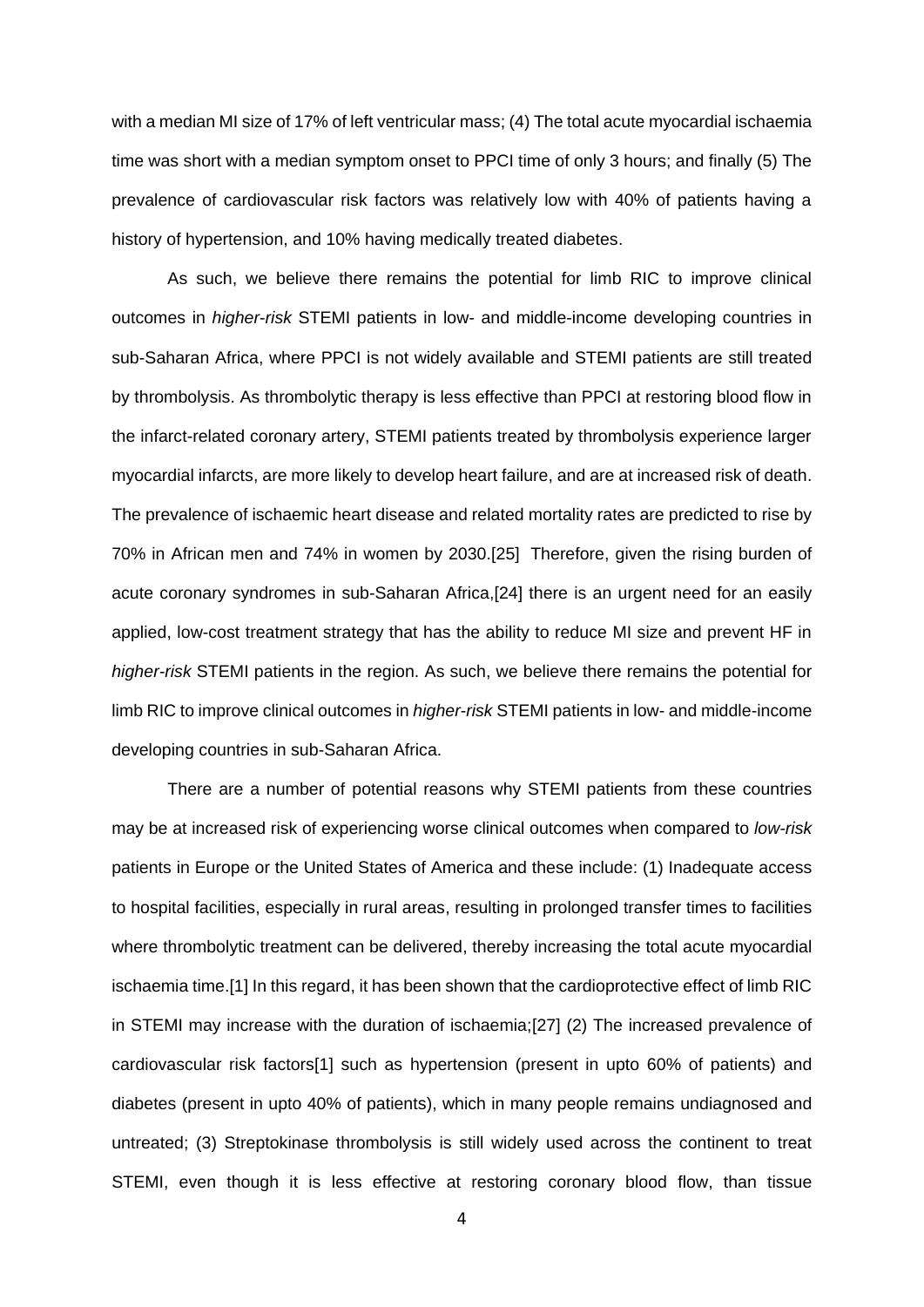plasminogen activator; and (4) Suboptimal use and compliance with secondary preventative therapy (anti-platelet therapy, beta-blockers, renin-angiotensin blockers and statins) for improving clinical outcomes post-STEMI with one study showing that only 56% of patients were discharged on Guideline-directed discharge medical therapy;[1] and (5) Delayed presentation to the hospital is common with nearly 70% of patients presenting after 6 hours of chest pain onset resulting in increased total acute myocardial ischaemia times.[31] Clinical studies have reported high in-patient mortality rates in STEMI patients in developing countries in sub-Saharan Africa ranging from 15 to 21%, confirming the *higher-risk* population in these developing countries.[1;31]

The safety, feasibility, and cardioprotective efficacy of limb RIC in STEMI patients treated by streptokinase thrombolysis has already been demonstrated in the previously published Phase 2 multi-centre randomised clinical ERIC-LYSIS trial in the multi-ethnic developing sub-Saharan African country of Mauritius.[34] In that study, we found that limb RIC (comprising four-5 min inflations of deflations of a pneumatic cuff placed on the upper arm), initiated prior to thrombolysis, reduced MI size as measured by serum cardiac biomarkers with a 32% reduction in 24-hours area-under-the-curve (AUC) Troponin-T, and a 19% reduction in 24-hours AUC CK-MB, when compared to sham.[34] Whether limb RIC can improve clinical outcomes (cardiac death and HF hospitalisation) in *higher-risk* STEMI patients treated by thrombolysis is not known, and needs to be tested in a suitably powered multi-center, multicountry Phase 3 clinical study.

In summary, limb RIC failed to improve clinical outcomes in a *low-risk* group of STEMI patients optimally treated by PPCI, and recruited in developed countries in Europe as part of the CONDI-2/ERIC-PPCI trial. It is likely that the low-cost and non-invasive intervention of limb RIC will have greater utility, and be more efficacious in *higher-risk* STEMI patients in developing nations where PPCI is not widely available, and patients are still treated by thrombolysis.

5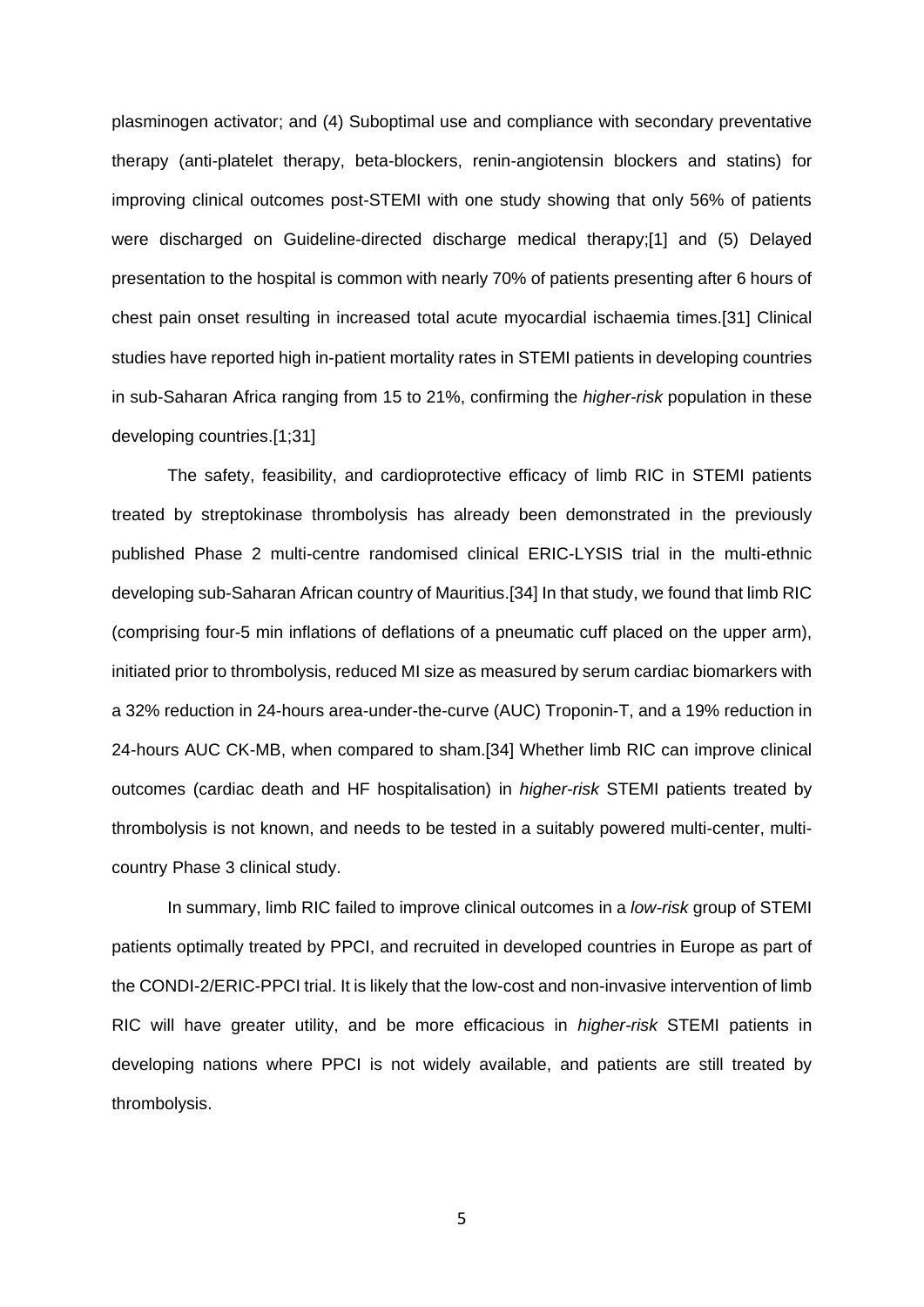## **Conflict of interest statement:**

On behalf of all authors, the corresponding author states that there is no conflict of interest.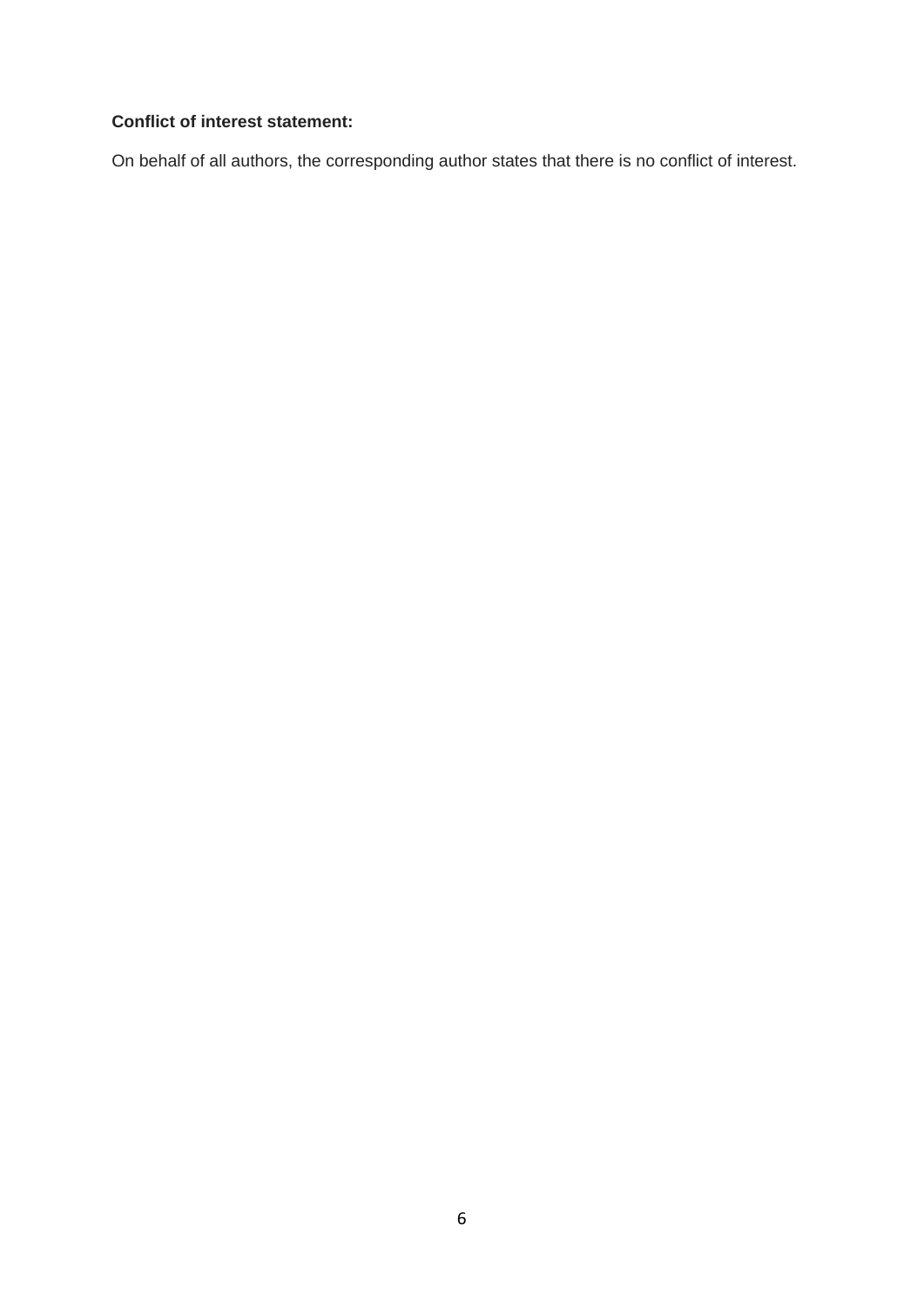## Reference List

- 1. Bahiru E, Temu T, Gitura B, Farquhar C, Huffman MD, Bukachi F (2018) Presentation, management and outcomes of acute coronary syndrome: a registry study from Kenyatta National Hospital in Nairobi, Kenya. Cardiovasc J Afr 29:225-230 10.5830/CVJA-2018-017 [doi]
- 2. Botker HE, Hausenloy D, Andreadou I, Antonucci S, Boengler K, Davidson SM, Deshwal S, Devaux Y, Di LF, Di SM, Efentakis P, Femmino S, Garcia-Dorado D, Giricz Z, Ibanez B, Iliodromitis E, Kaludercic N, Kleinbongard P, Neuhauser M, Ovize M, Pagliaro P, Rahbek-Schmidt M, Ruiz-Meana M, Schluter KD, Schulz R, Skyschally A, Wilder C, Yellon DM, Ferdinandy P, Heusch G (2018) Practical guidelines for rigor and reproducibility in preclinical and clinical studies on cardioprotection. Basic Res Cardiol 113:39 10.1007/s00395-018-0696-8 [doi];10.1007/s00395-018-0696-8 [pii]
- 3. Botker HE, Kharbanda R, Schmidt MR, Bottcher M, Kaltoft AK, Terkelsen CJ, Munk K, Andersen NH, Hansen TM, Trautner S, Lassen JF, Christiansen EH, Krusell LR, Kristensen SD, Thuesen L, Nielsen SS, Rehling M, Sorensen HT, Redington AN, Nielsen TT (2010) Remote ischaemic conditioning before hospital admission, as a complement to angioplasty, and effect on myocardial salvage in patients with acute myocardial infarction: a randomised trial. Lancet 375:727-734. doi: 10.1016/S0140- 6736(09)62001-8.
- 4. Chong J, Bulluck H, Yap EP, Ho AF, Boisvert WA, Hausenloy DJ (2018) Remote ischemic conditioning in ST-segment elevation myocardial infarction - an update. Cond Med 1:13-22. doi: not available.
- 5. Cour M, Lecour S (2019) Remote ischaemic conditioning: in search of a suitable match. Nat Rev Cardiol 16:704-705 10.1038/s41569-019-0296-9 [doi];10.1038/s41569-019-0296-9 [pii]
- 6. Crimi G, Pica S, Raineri C, Bramucci E, De Ferrari GM, Klersy C, Ferlini M, Marinoni B, Repetto A, Romeo M, Rosti V, Massa M, Raisaro A, Leonardi S, Rubartelli P, Oltrona VL, Ferrario M (2013) Remote ischemic post-conditioning of the lower limb during primary percutaneous coronary intervention safely reduces enzymatic infarct size in anterior myocardial infarction: a randomized controlled trial. JACC Cardiovasc Interv 6:1055-1063 S1936-8798(13)01130-8 [pii];10.1016/j.jcin.2013.05.011 [doi]
- 7. Davidson SM, Ferdinandy P, Andreadou I, Botker HE, Heusch G, Ibanez B, Ovize M, Schulz R, Yellon DM, Hausenloy DJ, Garcia-Dorado D (2019) Multitarget Strategies to Reduce Myocardial Ischemia/Reperfusion Injury: JACC Review Topic of the Week. J Am Coll Cardiol 73:89-99 S0735-1097(18)39062-4 [pii];10.1016/j.jacc.2018.09.086 [doi]
- 8. Eitel I, Stiermaier T, Rommel KP, Fuernau G, Sandri M, Mangner N, Linke A, Erbs S, Lurz P, Boudriot E, Mende M, Desch S, Schuler G, Thiele H (2015) Cardioprotection by combined intrahospital remote ischaemic perconditioning and postconditioning in ST-elevation myocardial infarction: the randomized LIPSIA CONDITIONING trial. Eur Heart J 36:3049-3057 ehv463 [pii];10.1093/eurheartj/ehv463 [doi]
- 9. Ferdinandy P, Hausenloy DJ, Heusch G, Baxter GF, Schulz R (2014) Interaction of Risk Factors, Comorbidities, and Comedications with Ischemia/Reperfusion Injury and Cardioprotection by Preconditioning, Postconditioning, and Remote Conditioning. Pharmacol Rev 66:1142-1174 66/4/1142 [pii];10.1124/pr.113.008300 [doi]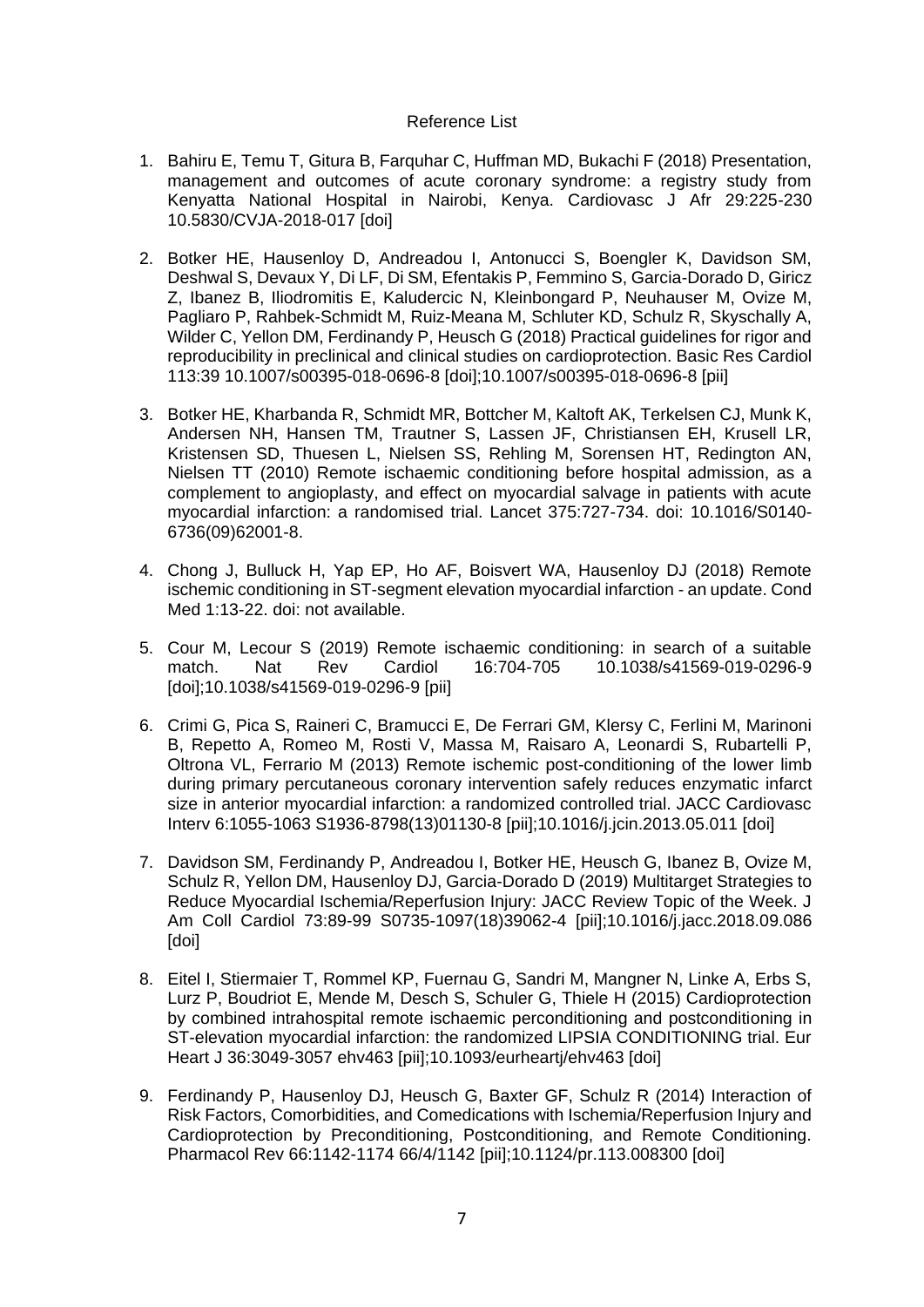- 10. Gaspar A, Lourenco AP, Pereira MA, Azevedo P, Roncon-Albuquerque R, Jr., Marques J, Leite-Moreira AF (2018) Randomized controlled trial of remote ischaemic conditioning in ST-elevation myocardial infarction as adjuvant to primary angioplasty (RIC-STEMI). Basic Res Cardiol 113:14 10.1007/s00395-018-0672-3 [doi];10.1007/s00395-018-0672-3 [pii]
- 11. Hausenloy DJ, Botker HE (2019) Why did remote ischaemic conditioning not improve clinical outcomes in acute myocardial infarction in the CONDI-2/ERIC-PPCI trial? Cardiovasc Res 115:e161-e163 5588934 [pii];10.1093/cvr/cvz242 [doi]
- 12. Hausenloy DJ, Erik BH, Condorelli G, Ferdinandy P, Garcia-Dorado D, Heusch G, Lecour S, van Laake LW, Madonna R, Ruiz-Meana M, Schulz R, Sluijter JP, Yellon DM, Ovize M (2013) Translating cardioprotection for patient benefit: position paper from the Working Group of Cellular Biology of the Heart of the European Society of Cardiology. Cardiovasc Res 98:7-27 cvt004 [pii];10.1093/cvr/cvt004 [doi]
- 13. Hausenloy DJ, Garcia-Dorado D, Botker HE, Davidson SM, Downey J, Engel FB, Jennings R, Lecour S, Leor J, Madonna R, Ovize M, Perrino C, Prunier F, Schulz R, Sluijter JPG, van Laake LW, Vinten-Johansen J, Yellon DM, Ytrehus K, Heusch G, Ferdinandy P (2017) Novel targets and future strategies for acute cardioprotection: Position Paper of the European Society of Cardiology Working Group on Cellular Biology of the Heart. Cardiovasc Res 113:564-585 3074260 [pii];10.1093/cvr/cvx049 [doi]
- 14. Hausenloy DJ, Kharbanda RK, Moller UK, Ramlall M, Aaroe J, Butler R, Bulluck H, Clayton T, Dana A, Dodd M, Engstrom T, Evans R, Lassen JF, Christensen EF, Garcia-Ruiz JM, Gorog DA, Hjort J, Houghton RF, Ibanez B, Knight R, Lippert FK, Lonborg JT, Maeng M, Milasinovic D, More R, Nicholas JM, Jensen LO, Perkins A, Radovanovic N, Rakhit RD, Ravkilde J, Ryding AD, Schmidt MR, Riddervold IS, Sorensen HT, Stankovic G, Varma M, Webb I, Terkelsen CJ, Greenwood JP, Yellon DM, Botker HE (2019) Effect of remote ischaemic conditioning on clinical outcomes in patients with acute myocardial infarction (CONDI-2/ERIC-PPCI): a single-blind randomised controlled trial. Lancet 394:1415-1424 S0140-6736(19)32039-2 [pii];10.1016/S0140-6736(19)32039-2 [doi]
- 15. Heusch G (2017) Critical Issues for the Translation of Cardioprotection. Circ Res 120:1477-1486 CIRCRESAHA.117.310820 [pii];10.1161/CIRCRESAHA.117.310820 [doi]
- 16. Heusch G (2018) Cardioprotection research must leave its comfort zone. Eur Heart J 39:3393-3395 4990879 [pii];10.1093/eurheartj/ehy253 [doi]
- 17. Heusch G, Botker HE, Przyklenk K, Redington A, Yellon D (2015) Remote Ischemic Conditioning. J Am Coll Cardiol 65:177-195 S0735-1097(14)06858-2 [pii];10.1016/j.jacc.2014.10.031 [doi]
- 18. Heusch G, Gersh BJ (2020) Is Cardioprotection Salvageable? Circulation 141:415-417 10.1161/CIRCULATIONAHA.119.044176 [doi]
- 19. Ho AFW, Ong MEH (2020) Remote Ischemic Conditioning in Acute Myocardial Infarction - Implications of the CONDI-2/ERIC-PPCI Trial for Prehospital and Emergency Medicine. Prehosp Emerg Care1-3 10.1080/10903127.2019.1704324 [doi]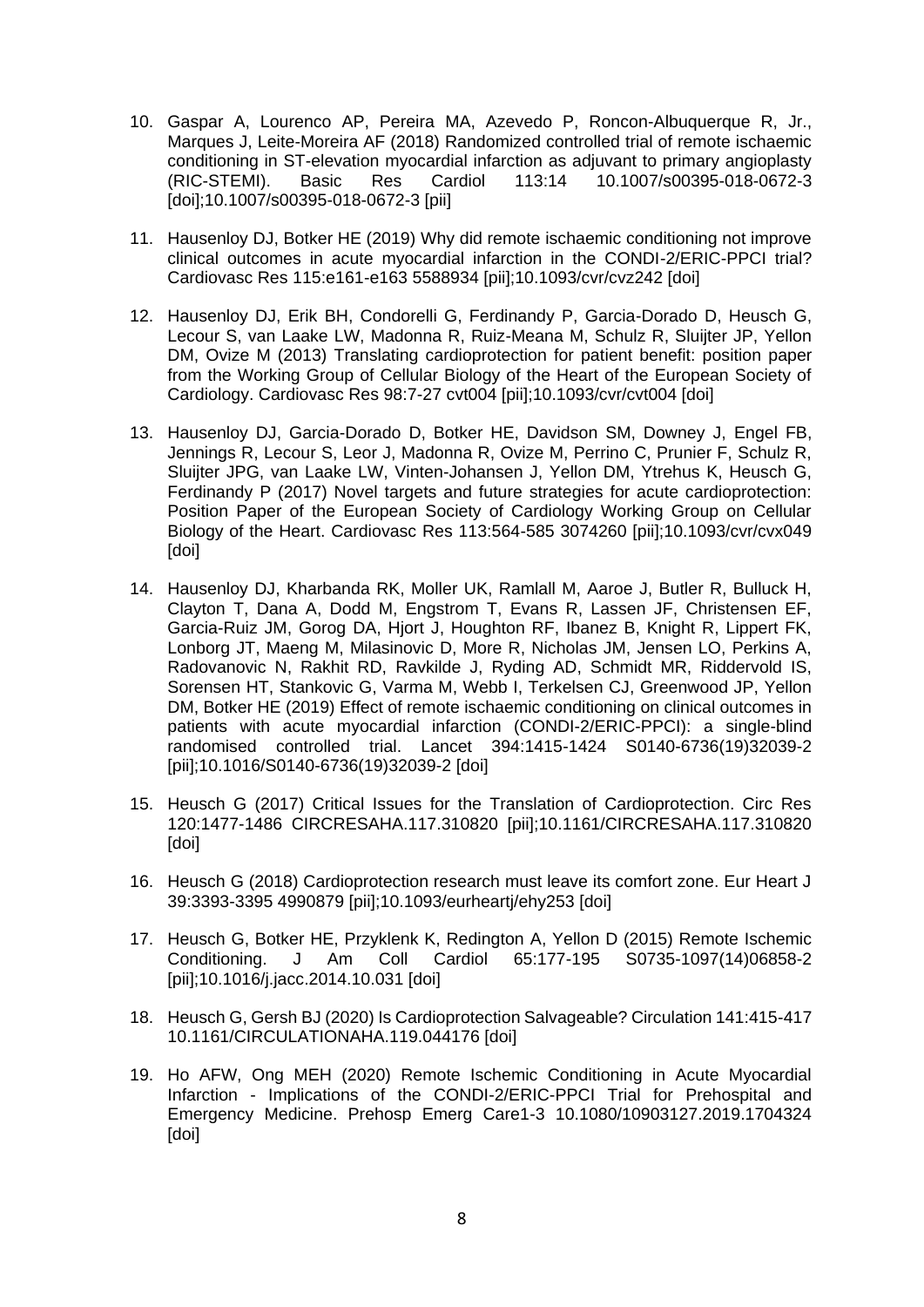- 20. Johnsen J, Pryds K, Salman R, Lofgren B, Kristiansen SB, Botker HE (2016) The remote ischemic preconditioning algorithm: effect of number of cycles, cycle duration and effector organ mass on efficacy of protection. Basic Res Cardiol 111:10 10.1007/s00395-016-0529-6 [doi];10.1007/s00395-016-0529-6 [pii]
- 21. Kleinbongard P, Botker HE, Ovize M, Hausenloy DJ, Heusch G (2019) Co-morbidities and co-medications as confounders of cardioprotection-Does it matter in the clinical setting? Br J Pharmacol10.1111/bph.14839 [doi]
- 22. Lecour S, Botker HE, Condorelli G, Davidson SM, Garcia-Dorado D, Engel FB, Ferdinandy P, Heusch G, Madonna R, Ovize M, Ruiz-Meana M, Schulz R, Sluijter JP, van Laake LW, Yellon DM, Hausenloy DJ (2014) ESC working group cellular biology of the heart: position paper: improving the preclinical assessment of novel cardioprotective therapies. Cardiovasc Res 104:399-411 cvu225 [pii];10.1093/cvr/cvu225 [doi]
- 23. Lieder HR, Irmert A, Kamler M, Heusch G, Kleinbongard P (2019) Sex is no determinant of cardioprotection by ischemic preconditioning in rats, but ischemic/reperfused tissue mass is for remote ischemic preconditioning. Physiol Rep 7:e14146 10.14814/phy2.14146 [doi]
- 24. N'Guetta R, Yao H, Ekou A, N'Cho-Mottoh MP, Angoran I, Tano M, Konin C, Coulibaly I, Anzouan-Kacou JB, Seka R, Adoh AM (2016) [Prevalence and characteristics of acute coronary syndromes in a sub-Saharan Africa population]. Ann Cardiol Angeiol (Paris) 65:59-63 S0003-3928(16)00013-5 [pii];10.1016/j.ancard.2016.01.001 [doi]
- 25. Onen CL (2013) Epidemiology of ischaemic heart disease in sub-Saharan Africa. Cardiovasc J Afr 24:34-42 10.5830/CVJA-2012-071 [doi]
- 26. Pickard JM, Botker HE, Crimi G, Davidson B, Davidson SM, Dutka D, Ferdinandy P, Ganske R, Garcia-Dorado D, Giricz Z, Gourine AV, Heusch G, Kharbanda R, Kleinbongard P, MacAllister R, McIntyre C, Meybohm P, Prunier F, Redington A, Robertson NJ, Suleiman MS, Vanezis A, Walsh S, Yellon DM, Hausenloy DJ (2015) Remote ischemic conditioning: from experimental observation to clinical application: report from the 8th Biennial Hatter Cardiovascular Institute Workshop. Basic Res Cardiol 110:453 10.1007/s00395-014-0453-6 [doi]
- 27. Pryds K, Terkelsen CJ, Sloth AD, Munk K, Nielsen SS, Schmidt MR, Botker HE (2016) Remote ischaemic conditioning and healthcare system delay in patients with STsegment elevation myocardial infarction. Heart 102:1023-1028 heartjnl-2015-308980 [pii];10.1136/heartjnl-2015-308980 [doi]
- 28. Przyklenk K, Bauer B, Ovize M, Kloner RA, Whittaker P (1993) Regional ischemic 'preconditioning' protects remote virgin myocardium from subsequent sustained coronary occlusion. Circulation 87:893-899 10.1161/01.CIR.87.3.893 [doi]
- 29. Sivaraman V, Pickard JM, Hausenloy DJ (2015) Remote ischaemic conditioning: cardiac protection from afar. Anaesthesia 70:732-748 10.1111/anae.12973 [doi]
- 30. Sloth AD, Schmidt MR, Munk K, Kharbanda RK, Redington AN, Schmidt M, Pedersen L, Sorensen HT, Botker HE (2014) Improved long-term clinical outcomes in patients with ST-elevation myocardial infarction undergoing remote ischaemic conditioning as an adjunct to primary percutaneous coronary intervention. Eur Heart J 35:168-175 eht369 [pii]:10.1093/eurhearti/eht369 [doi]